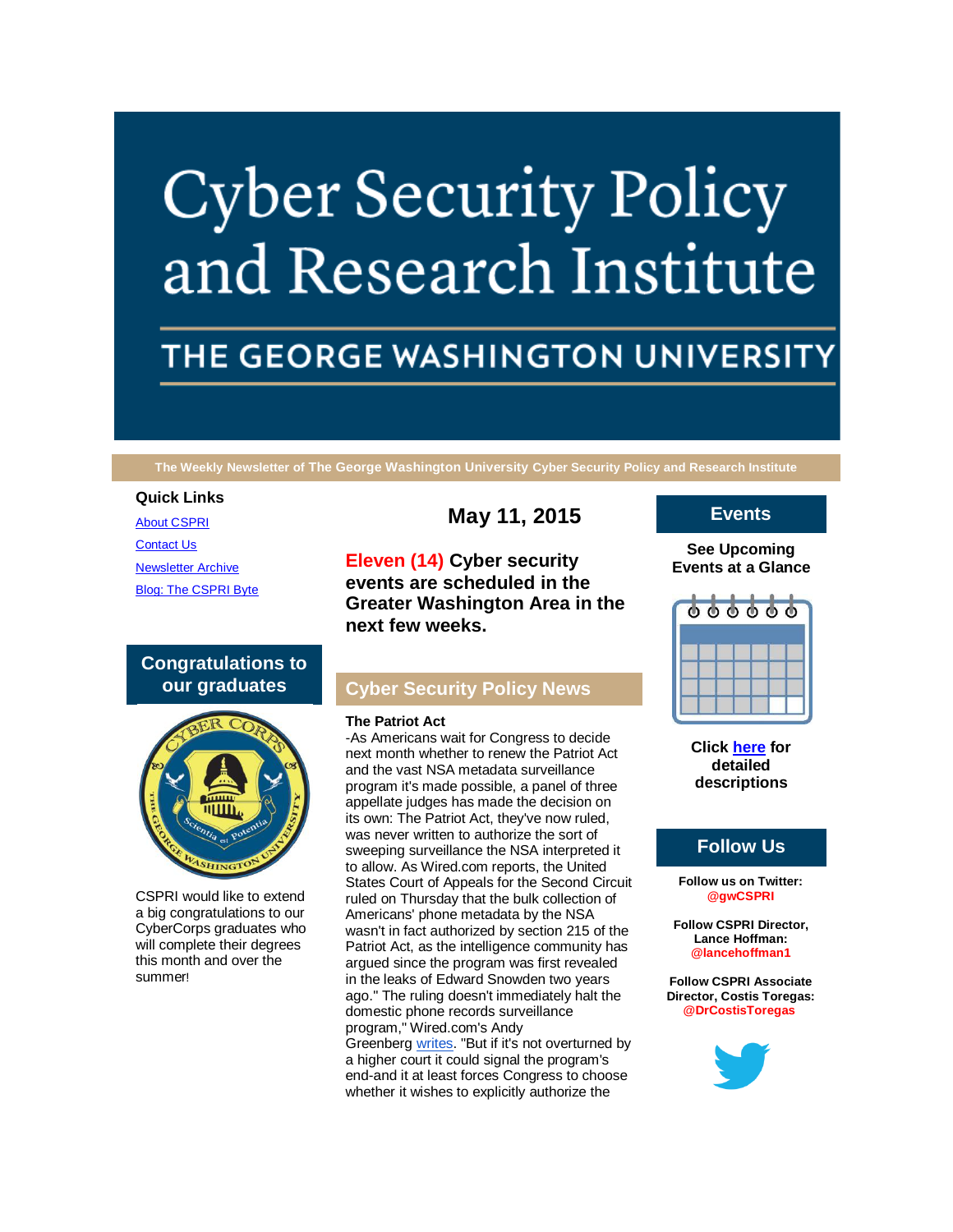program when the Patriot A[ctcomes up for](http://r20.rs6.net/tn.jsp?f=001tru5BkSmVWq48t2lJ0ax03TFPk-Y3WX_6jKVLOsN2tNzE_mgo7EVIStxnx1Zc2hFtB_v5vYforFkkQRddnlsRuwcEHr-iPragiIwrshiVqOk9auIvqXErmAWnEfqFpJ_yKeyYh3YFzVeXuyTG11-F5QphM-epqFCfBlbEQGCeHRxpYTDM2vSwpWMwSwOLcXuOGFWGpXEX8ZfTXBGdgTZACf7Z8Htiy6SrFnpr6eVVNE=&c=0zfD1u_2j6f0MGc-kgTni4ehLMc75PFbAzBrIp-QJqGcCoV4Pqqk1w==&ch=mZB4fivuv54wrdiNmtjmW8mplwXF2j-f33EmrYixotA3hS4Bj-pAqg==)  [renewal on](http://r20.rs6.net/tn.jsp?f=001tru5BkSmVWq48t2lJ0ax03TFPk-Y3WX_6jKVLOsN2tNzE_mgo7EVIStxnx1Zc2hFtB_v5vYforFkkQRddnlsRuwcEHr-iPragiIwrshiVqOk9auIvqXErmAWnEfqFpJ_yKeyYh3YFzVeXuyTG11-F5QphM-epqFCfBlbEQGCeHRxpYTDM2vSwpWMwSwOLcXuOGFWGpXEX8ZfTXBGdgTZACf7Z8Htiy6SrFnpr6eVVNE=&c=0zfD1u_2j6f0MGc-kgTni4ehLMc75PFbAzBrIp-QJqGcCoV4Pqqk1w==&ch=mZB4fivuv54wrdiNmtjmW8mplwXF2j-f33EmrYixotA3hS4Bj-pAqg==) June 1st."

The ruling prompted a flurry of commentary from current, prospective and former presidential contenders, as each rushed to weigh in on a subject that resonates deeply with voters. The Hill covered various candidates' reactions, noting that reactions were mostly split along party lines - with some exceptions. Hillary Clinton [broke a long](http://r20.rs6.net/tn.jsp?f=001tru5BkSmVWq48t2lJ0ax03TFPk-Y3WX_6jKVLOsN2tNzE_mgo7EVIStxnx1Zc2hFJTUrokZCGXunetSCdpjrczzJyTFtX77MfZ3IQYGXLlyj3oWk0qzCrjmaXW_HuiSvsrMH_blcUJyG8Z55NeIi3uJTCvHQBqYPO-Vv4sS_BIbVO22B_nDz0DjkPCtXm_X0RHWN0qscCvTxpdCZ_31jEpsASn7zYkZlYPRMOd1GSyV_ajCNcsb7xc20Ckq5_7G4OhXlI3qVDt0=&c=0zfD1u_2j6f0MGc-kgTni4ehLMc75PFbAzBrIp-QJqGcCoV4Pqqk1w==&ch=mZB4fivuv54wrdiNmtjmW8mplwXF2j-f33EmrYixotA3hS4Bj-pAqg==)  [silence](http://r20.rs6.net/tn.jsp?f=001tru5BkSmVWq48t2lJ0ax03TFPk-Y3WX_6jKVLOsN2tNzE_mgo7EVIStxnx1Zc2hFJTUrokZCGXunetSCdpjrczzJyTFtX77MfZ3IQYGXLlyj3oWk0qzCrjmaXW_HuiSvsrMH_blcUJyG8Z55NeIi3uJTCvHQBqYPO-Vv4sS_BIbVO22B_nDz0DjkPCtXm_X0RHWN0qscCvTxpdCZ_31jEpsASn7zYkZlYPRMOd1GSyV_ajCNcsb7xc20Ckq5_7G4OhXlI3qVDt0=&c=0zfD1u_2j6f0MGc-kgTni4ehLMc75PFbAzBrIp-QJqGcCoV4Pqqk1w==&ch=mZB4fivuv54wrdiNmtjmW8mplwXF2j-f33EmrYixotA3hS4Bj-pAqg==) on the issue, saying she supports the USA Freedom Act, which the House is expected to pass this week and which would end the NSA's bulk and warrantless collection of millions of American's phone records. New Jersey Republican Gov. Chris Christi[esaid](http://r20.rs6.net/tn.jsp?f=001tru5BkSmVWq48t2lJ0ax03TFPk-Y3WX_6jKVLOsN2tNzE_mgo7EVIStxnx1Zc2hFD1f5xv0SDg4VsPGZnJV5OCnncV131waGyC9xcMyQGy8lIwJBkAhE2XHwyMM2PyVW2KfP59HTsmiPHEWnltkKgc7gy2D5JklbE5KTXdesI4QMEY7T6BZRHFQRdOq5sY4TGjx0Z8yK-l34CCXwQ-h4l0Wse9rcBJ9n0U6hO1a1nq3nu3pLNhNUYJBbwsRLC5_x&c=0zfD1u_2j6f0MGc-kgTni4ehLMc75PFbAzBrIp-QJqGcCoV4Pqqk1w==&ch=mZB4fivuv54wrdiNmtjmW8mplwXF2j-f33EmrYixotA3hS4Bj-pAqg==) he supports the NSA's phone records collection program, and called for reauthorizing the Patriot Act. Sen. Republican presidential hopeful Rand Paul (Kentucky) noted in an oped in Time that he is [doubling down](http://r20.rs6.net/tn.jsp?f=001tru5BkSmVWq48t2lJ0ax03TFPk-Y3WX_6jKVLOsN2tNzE_mgo7EVIStxnx1Zc2hFiC7u2C40iirG4tfVNX5avWIITlI2-SlLFaDFcLiMIrftdaQpblVOEv6cAdOIjr87mfo6ujBygHVN0KufSBRVmKREPTBd5LSVk62l0r7NnlnoGctUXsg3wI4fVJkY6ulqTk5RVUjuVMgZ_IJ7CRbCTHelvAu9SYbtgIQJrbG8oGOWZOAdICb6nO-6wfaUSEvXecQrpSdseBBe4UZUpo2D4A==&c=0zfD1u_2j6f0MGc-kgTni4ehLMc75PFbAzBrIp-QJqGcCoV4Pqqk1w==&ch=mZB4fivuv54wrdiNmtjmW8mplwXF2j-f33EmrYixotA3hS4Bj-pAqg==) his opposition to the NSA's snooping, and urged the Supreme Court to take the matter into its own hands. John McCain (RAriz.) [wondered](http://r20.rs6.net/tn.jsp?f=001tru5BkSmVWq48t2lJ0ax03TFPk-Y3WX_6jKVLOsN2tNzE_mgo7EVIStxnx1Zc2hFSPCPE7-zZuzzP5pQJ8OTIGHrNOZlczJQ9UknM9UYtMEek3yO0FRmMUuR9cFJLiL-5iGlQLleXC5TLzPLnEIR33IBCxkInH1xPyoiyMy90Pla_nKspAx3zMLQDdiHziGFf7RIkdIAOXMo9tqerAdGb9Um1Zid0l0ugzgsZKzFyD1WsGPlOENv2PAbHlHk3kOU9mmSO-RXerilECupIAe8MybEPcIjbOOi&c=0zfD1u_2j6f0MGc-kgTni4ehLMc75PFbAzBrIp-QJqGcCoV4Pqqk1w==&ch=mZB4fivuv54wrdiNmtjmW8mplwXF2j-f33EmrYixotA3hS4Bj-pAqg==) whether "people seem to have forgotten 9/11" in calling for the removal of the surveillance powers from the NSA.

#### **More on NSA Surveillance**

Speaking of forgetfulness, some of those wielding the NSA surveillance powers appear to have blocked out certain activities that are now deemed illegal by the courts. The director of National Intelligence Jim Clapper said he wasn't lying when he wrongly told Congress in 2013 that the government does not "wittingly" collect information about millions of Americans, according to his top lawyer. As The Hill [reports,](http://r20.rs6.net/tn.jsp?f=001tru5BkSmVWq48t2lJ0ax03TFPk-Y3WX_6jKVLOsN2tNzE_mgo7EVIStxnx1Zc2hFi8OdrFjhLnoewdTp89QmMMy_pisuo2BtsH0uOizJDPiqq_WxSCPGSh5cbUWIFI7b_i5E6hVh36oSpVfzFx25wSuaAsD84mCx1buvM7sM7j2aHU2pIe6aGWkSsyS_-ydtoXjhayykVLj72HU2hRK8XRBA7vK7p4-OftGUMGqheHitQT3JoozZ2s01XrxAG7b9lEZgnkDOWeBsFVdqtnePTw==&c=0zfD1u_2j6f0MGc-kgTni4ehLMc75PFbAzBrIp-QJqGcCoV4Pqqk1w==&ch=mZB4fivuv54wrdiNmtjmW8mplwXF2j-f33EmrYixotA3hS4Bj-pAqg==) Clapper says he just plain forgot. "This was not an untruth or a falsehood. This was just a mistake on his part," Robert Litt, the general counsel for the Office of the Director of National Intelligence, said during a panel discussion hosted by the Advisory Committee on Transparency on Friday.

#### **Tracking cell phones**

-Two federal appeals courts have now ruled explicitly that police don't need a search warrant to track the location of a suspect's cell phone, and a third court gave law enforcement a partial win on the issue. National Journal reports about the disturbing trend for privacy advocates, who say the law isn't keeping up with advances in technology. Read more [here.](http://r20.rs6.net/tn.jsp?f=001tru5BkSmVWq48t2lJ0ax03TFPk-Y3WX_6jKVLOsN2tNzE_mgo7EVIStxnx1Zc2hFs6EfU1bT37sHUz13JJyUabDATKUMjVaXg6JN3vV149q_jS9eekg75fzosyhMXpJB4aV7d0Lguf6oBbuxt2030hkaU7EEhA1llD2EPyWuedocPOzKh0T_QVkmBniEcV09Oo6os7f5hwed5UChmgY23v7kBhQnzZGYzu2fP93QO-5UB9E7nCnmNGso1Li3DzjpSp861YXi6J6fy0-stf7nQs98BP3Ld4ia&c=0zfD1u_2j6f0MGc-kgTni4ehLMc75PFbAzBrIp-QJqGcCoV4Pqqk1w==&ch=mZB4fivuv54wrdiNmtjmW8mplwXF2j-f33EmrYixotA3hS4Bj-pAqg==)